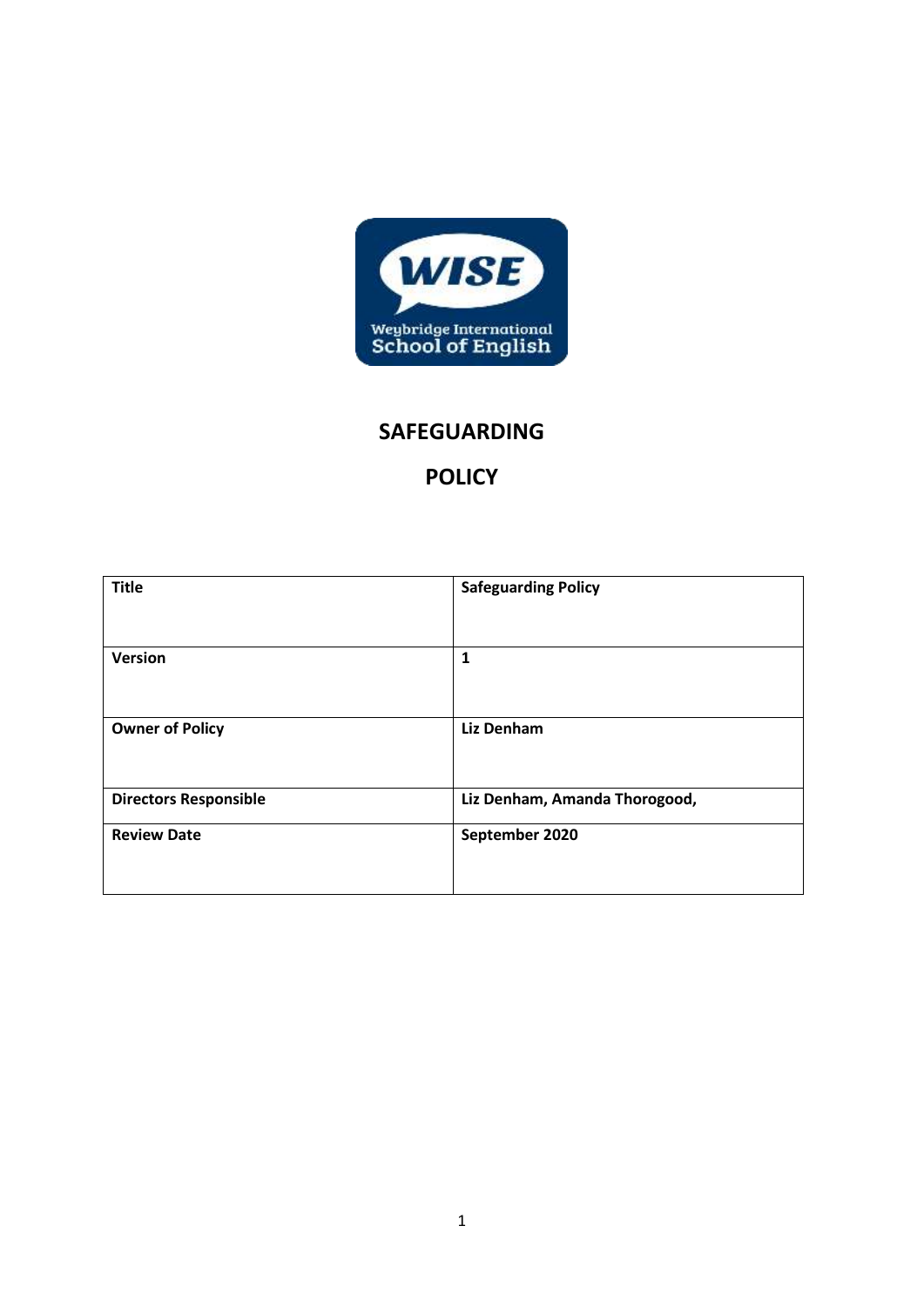

**I confirm that I have read, understood and am bound by the safeguarding policy.** 

# **This has been read by:**

| Name | Signature | Date |
|------|-----------|------|
|      |           |      |
|      |           |      |
|      |           |      |
|      |           |      |
|      |           |      |
|      |           |      |
|      |           |      |
|      |           |      |
|      |           |      |
|      |           |      |
|      |           |      |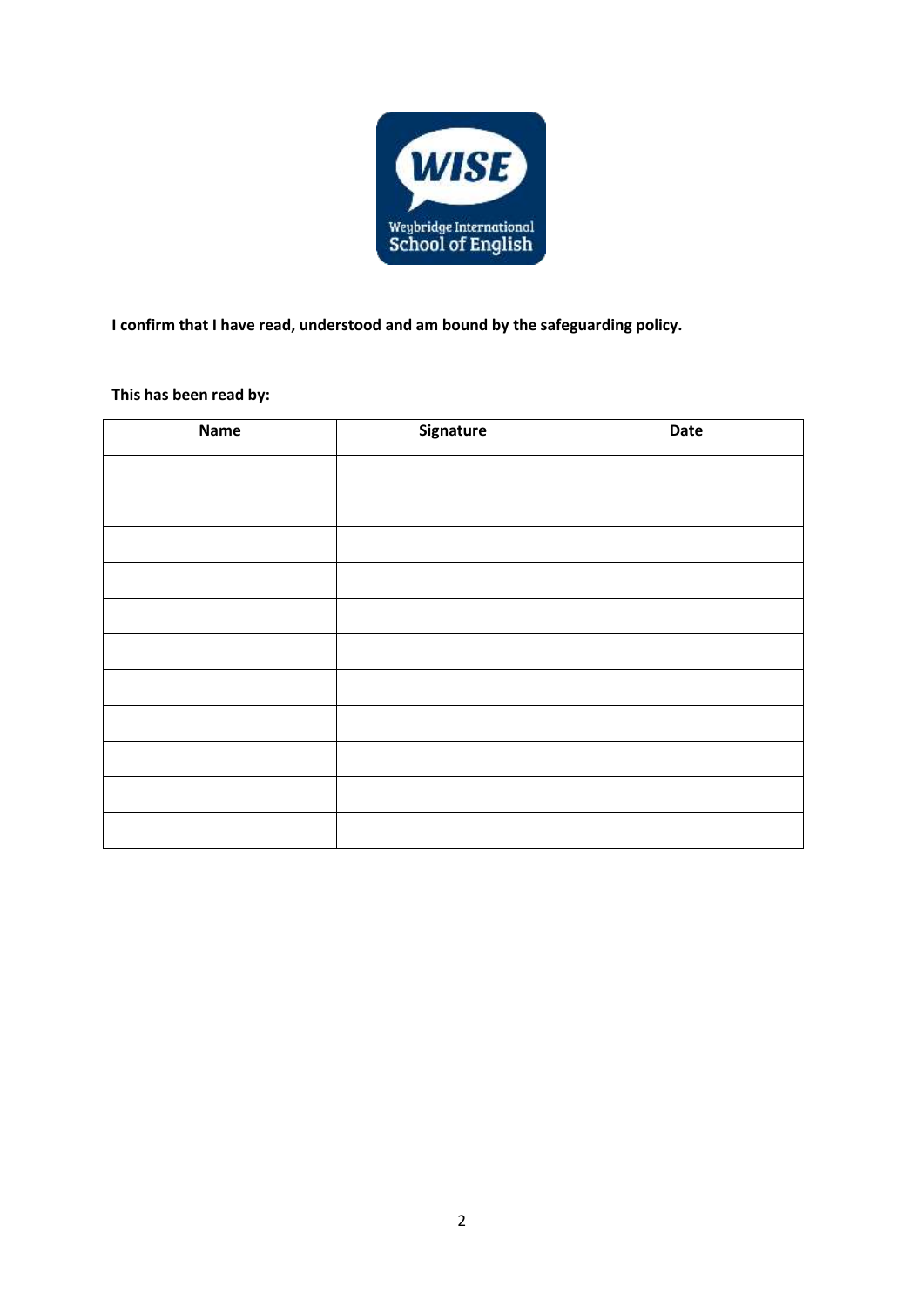# **Policy Review**

This policy will be reviewed in full by the directors of WISE. The policy was last reviewed and agreed by the directors of WISE in October 2019. It will be reviewed annually. The next review will take place by the end of September 2020.

Updates of this policy are made across the year to incorporate recommendations from the Department of Education and Surrey County Council.

Signature ………………………………………………Date ……………………………………….

Liz Denham, Safeguarding Designated Lead

Signature ……………………………………………….Date ……………………………………………

Amanda Thorogood, Director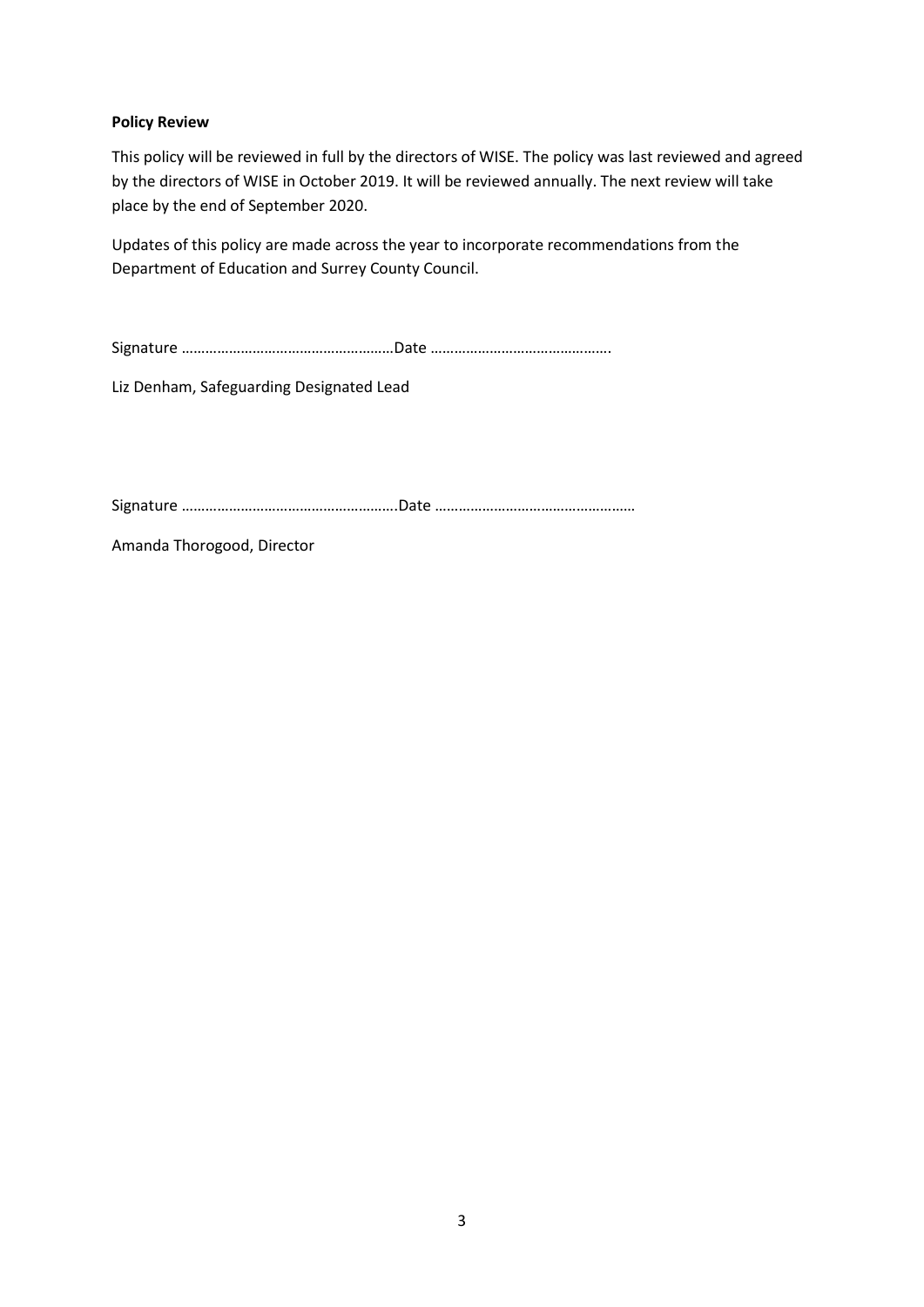# **Safeguarding and Child Protection Policy**

Weybridge International School of English believe that it is unacceptable for a child or young person to experience abuse of any kind and recognises its responsibility to safeguard the welfare of all children and young people, by a commitment to practice, which protects them.

"Everyone who works with children has a responsibility for keeping them safe. No single practitioner can have a picture of a child's needs and circumstances and, if children and families are to receive the right help at the right time, everyone who comes into contact with them has a role to play in identifying concerns, sharing information and taking prompt action." **Working Together to Safeguard Children 2018.**

# **The aim of the policy:**

- Provide guidance on procedures for staff if they suspect a child or young person may be experiencing or be at risk of harm
- To promote and prioritise the safety and wellbeing of young people and children under 18, who receive teaching or tutoring services
- Provide assurance to parents, carers and other parties that we take reasonable steps to manage risks and keep children safe
- Ensure that everyone understands their roles and responsibilities in respect of safeguarding and is provided with the necessary information, training and support on safeguarding matters
- Prevent the employment of individuals in work with children where they have been barred by the DBS or are an unacceptable risk to vulnerable groups
- Ensure that appropriate action is taken in the event of any allegations or suspicions regarding harm to children

### **Purpose of the policy**

To ensure that all members of WISE are aware:

- It is a mandatory requirement that everyone is aware of their responsibilities in relation to safeguarding and child protection
- Procedures should be followed if they have a cause for concern
- How to report concerns or suspicions
- Where to go to find additional information regarding safeguarding
- Key indicators relating to child abuse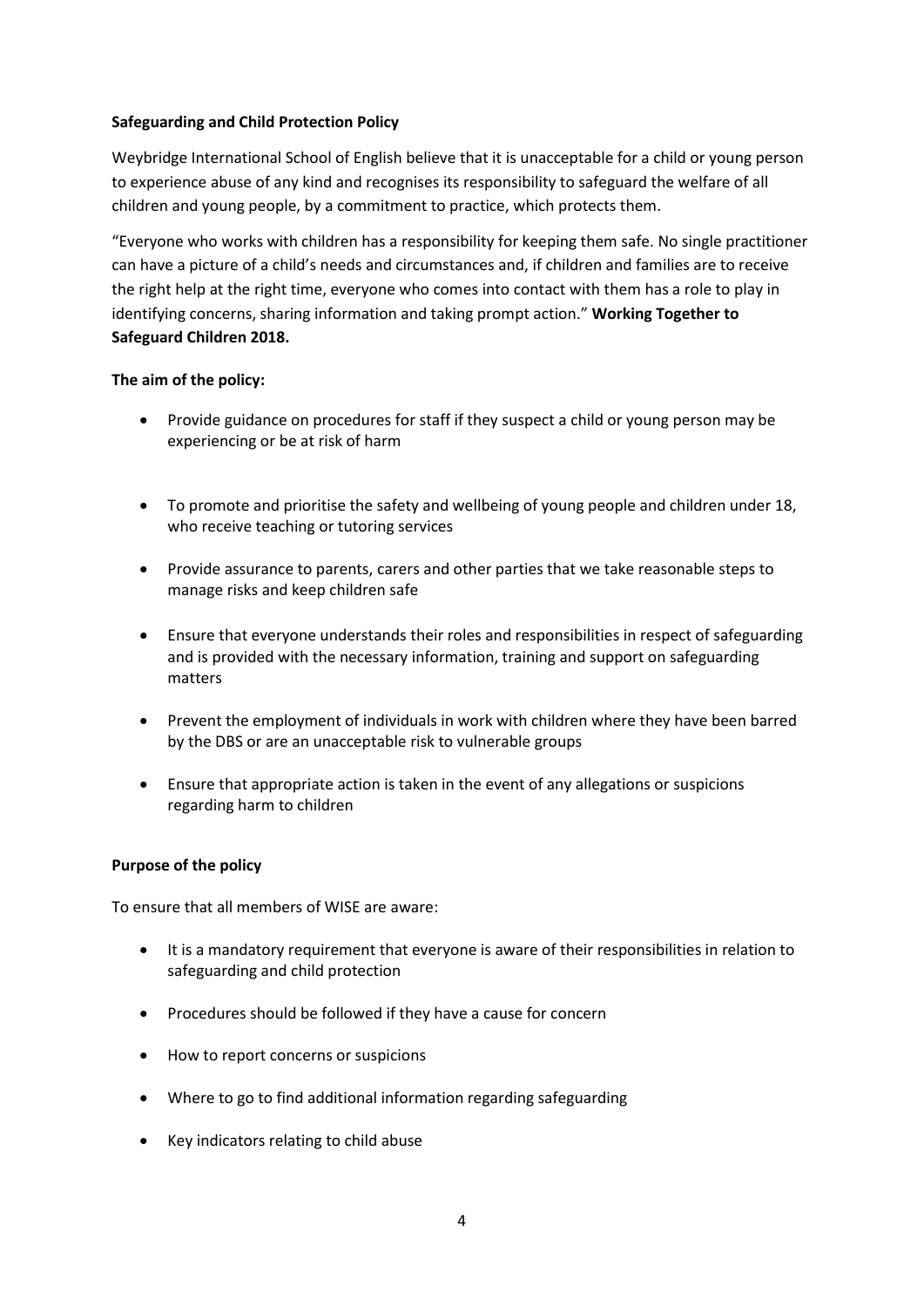# **Child Protection Policy**

This policy applies to all staff and anyone working on behalf of Weybridge International School.

### **Legal framework**

This policy has been drawn up based on law and guidance that seeks to protect children namely:

Children's Act 1989 United Convention of the Rights of the Child 1991 Data Protection Act 1998 Education Act 2002 Sexual Offences Act 2003 Female genital mutilation act 2003 Children Act 2004 Protection of Freedoms Act 2012 Anti -social Behaviour, Crime and Policing Act 2015 Counter Terrorism and Security Act 2015 Children and Social Work Act 2017 Keeping Children Safe 2018 Working together to Safeguard children Relevant government guidance on safeguarding children (Elmbridge Borough Council)

# **We recognise that:**

- All staff have responsibility for safeguarding children at WISE
- Children, regardless of age, disability, gender, racial heritage, religious belief, sexual orientation or identity, have a right to equal protection from all types of harm or abusive behaviour
- Some children are additionally vulnerable because of the impact of previous experiences, their level of dependency, communication needs or other issue
- Working in partnership with children, young people, their parents and other agencies is essential in promoting young people's welfare

### **We seek to safeguard children by:**

- Valuing them, listening to and respecting them
- Adopting child protection practices through procedures and a code of conduct for staff
- Developing and implementing an effective e-safety policy and related procedures
- Providing effective management for staff and volunteers through supervision, support and training
- Sharing information about child protection and good practice with children, parents, staff and volunteers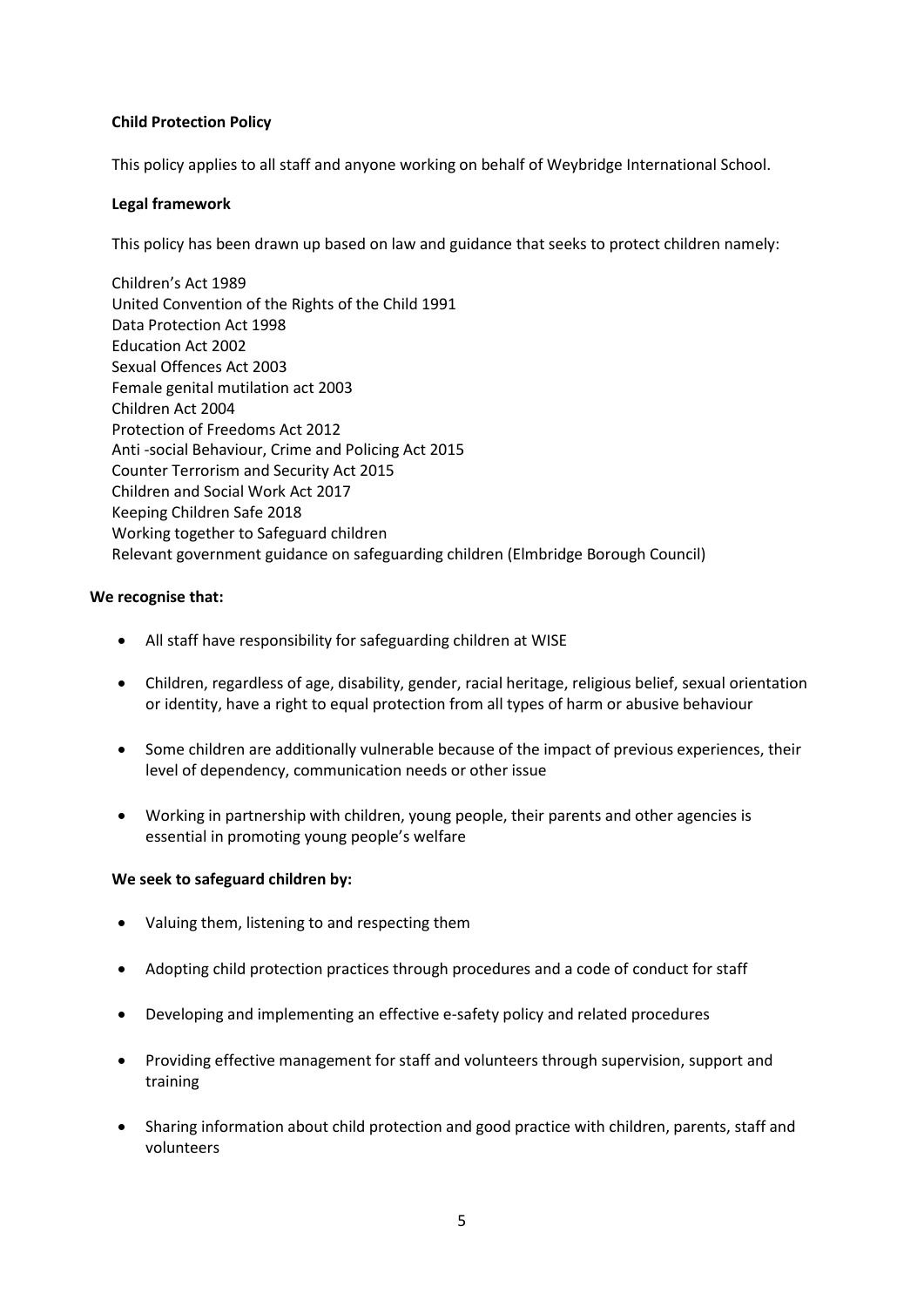### **Role of teacher or tutor**

- Act immediately if worried and through written form as detailed below
- Provide a safe environment in which children can learn
- Access Support and advice from the designated safeguarding lead
- Identify signs of abuse and concerns early
- Provide help
- Prevent concerns escalating
- Follow referral process
- **Maintain an attitude 'it can happen here'**

# **Teachers and tutors need to understand**

- The role of the designated lead
- The Code of Conduct Policy which supports the safeguarding policy
- The safeguarding response to children who go missing. Steps outlined in the Code of Conduct.

# **Information Sharing**

Essential for early identification of need, assessment and provision to keep children safe. It is also important for the identification of patterns of behaviour. Fears about sharing information must not be allowed to stand in the way of the need to promote welfare and protect the safety of children.

# **Designated Safeguarding Lead**

Liz Denham is the designated safeguarding lead and has knowledge and skills in recognising and acting on child protection concerns. The deputy lead is Amanda Thorogood. The designated lead will act as a source of expertise and advice and is responsible for coordinating action within the school and liaising with staff and other agencies.

The designated Safeguarding Lead will act swiftly and make appropriate referrals to the Local Authority Designated Officer where an allegation is made that a member of staff has committed an offence against a child, harmed a child, or acted in a way that calls into question their suitability for working with children.

All members of staff and volunteers who have a suspicion or concern that a child may be suffering, or may be at risk of suffering significant harm, refer such concerns to the Designated Safeguarding Lead, who will refer on to Children's Social Care Assessment and Joint Investigation Service.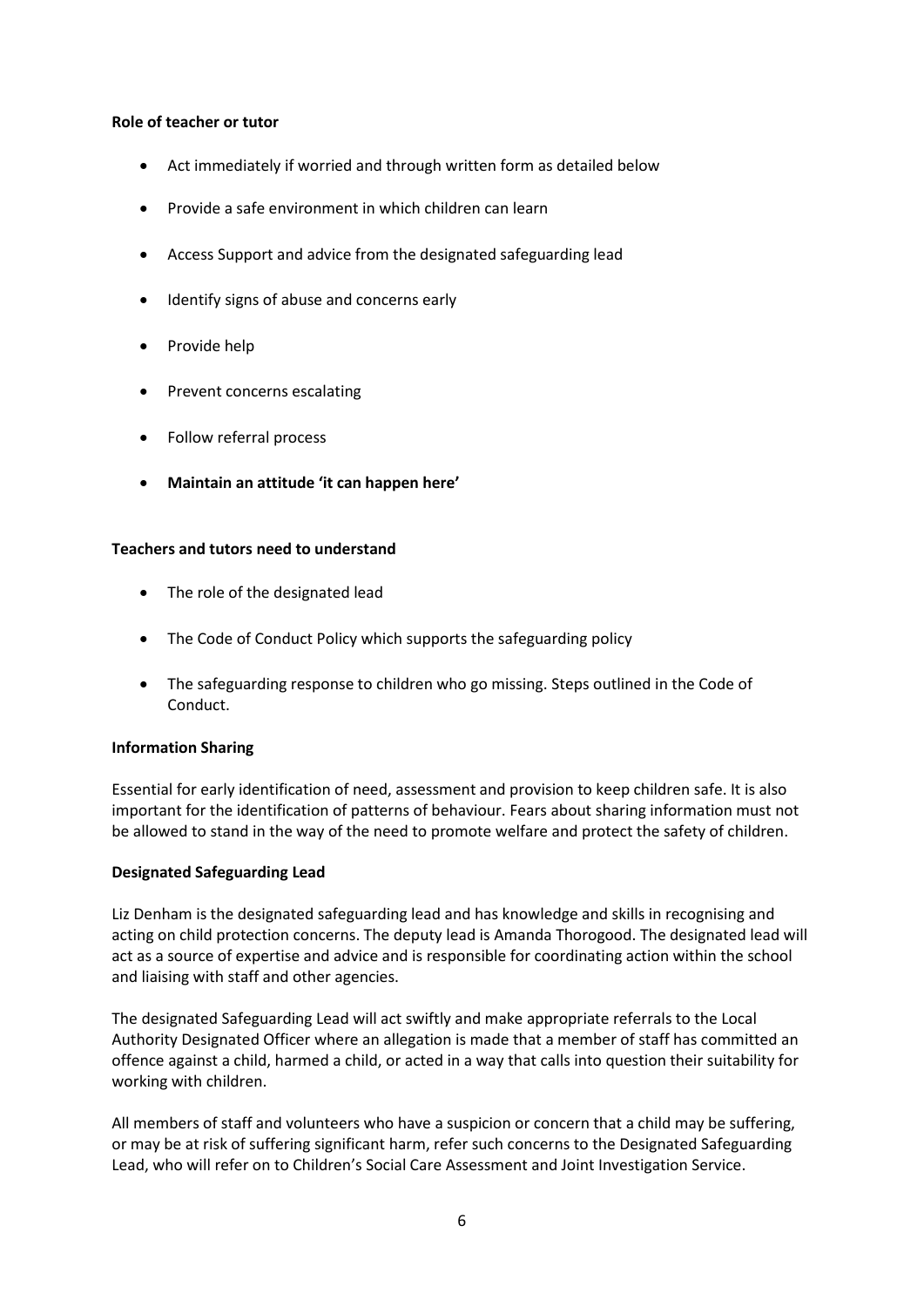# **Recruitment**

WISE will ensure through the recruitment and selection of tutors and teachers that all people who work in our school are suitable to work with children. Teachers are carefully selected and screened. Specific mandatory questions will be asked including any reason why the prospective teacher should not be employed or work with children.

WISE will have had sight of an applicant's:

- Birth certificate, passport and/or driving licence
- Academic qualifications, to ensure that qualifications are genuine
- Professional and character references prior to offering employment
- Satisfy conditions as to health and physical capacity
- Previous employment history and any gaps accounted for Is disabled and has specific additional needs
- Has special educational needs (whether or not they have a statutory education, health and care plan

### **DBS Checks**

We ensure all staff are DBS checked prior to employment with a WISE Advanced DBS check. DBS checks are undertaken on existing employees after 3 years

### **Children who may require help**

If early help is required, the Designated Lead will lead on liaising with other agencies and set up an inter-agency assessment.

# **Any child may benefit from early help, but WISE should be particularly alert to the potential need for early help for a child who:**

- Is a young carer
- Is showing signs of being drawn in to anti-social or criminal behaviour, including gang involvement and association with organised crime groups
- Is frequently missing/goes missing from care or from home
- Is misusing drugs or alcohol themselves
- Is at risk of modern slavery, trafficking or exploitation
- Is in a family circumstance presenting challenges for the child, such as substance abuse, adult mental health problems or domestic abuse
- Has returned home to their family from care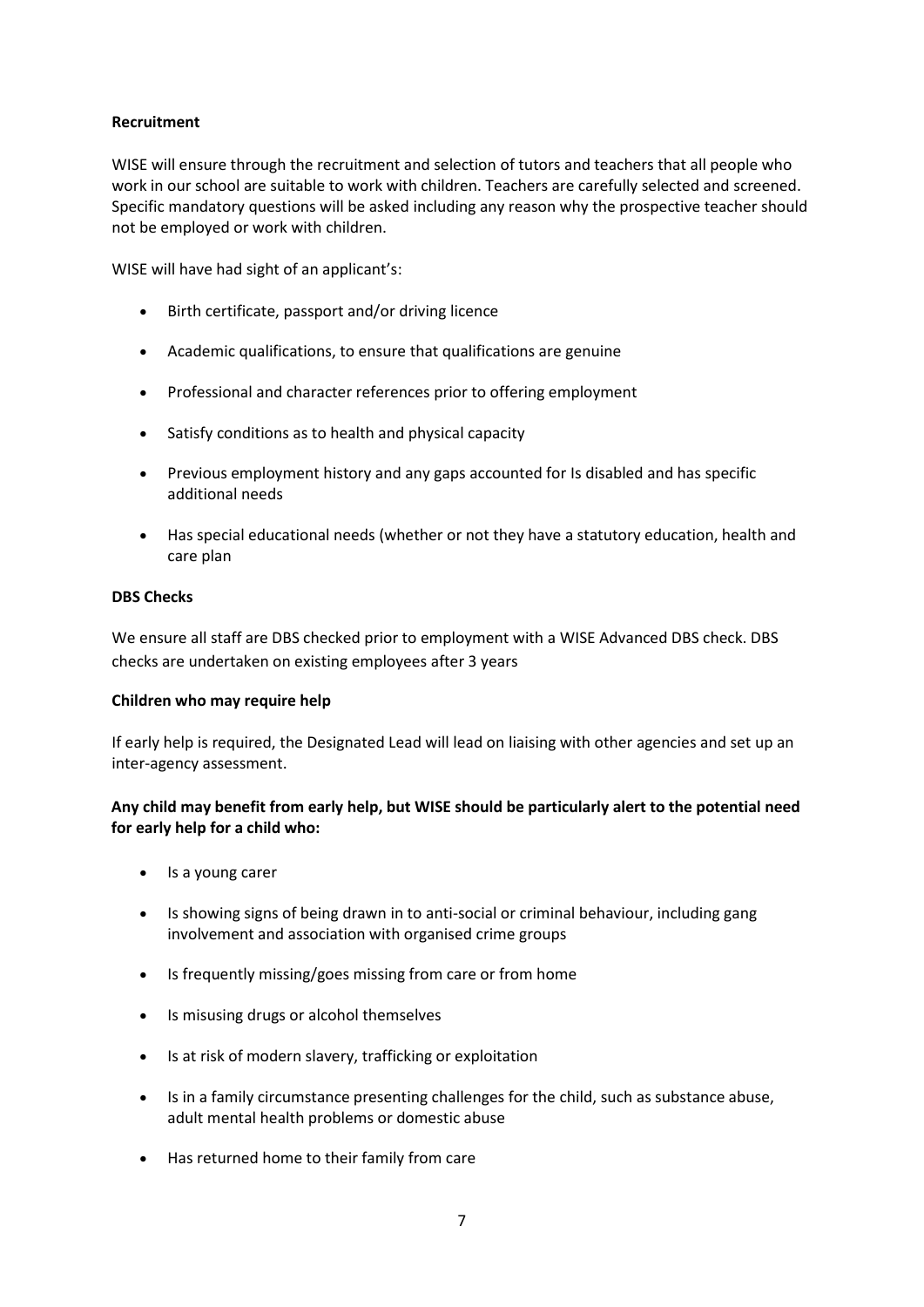- Is showing early signs of abuse and/or neglect
- Is at risk of being radicalised or exploit
- Is a privately fostered child

# **Abuse**

Surrey Safeguarding Children's Board define abuse as "a form of maltreatment of a child.'

Child abuse happens when a person – adult or child – harms a child or fails to act to prevent harm. It can be physical, sexual or emotional, but can also involve a lack of love, care and attention. Children who suffer abuse may struggle to find the words to speak out, so it's vital that anyone working with children or young people is vigilant for the signs of abuse.

Any physical or sexual abuse of a child or tutor is an offence unde[r UK law.](http://www.legislation.gov.uk/) If a tutor receives information about such abuse from the student or other person present, they should reassure the person that they can get assistance for them. It is the responsibility of the tutor to contact the Designated Lead and report what has been witnessed.

Children may be abused:

- In a family
- In an institution
- In a community setting
- By a stranger
- Online
- By an adult or adults
- By another child

### **Physical Abuse**

**'Actual or risk of physical injury to a child or failure to prevent physical injury (or suffering) to a child, including deliberate poisoning, suffocation and factitious illness by proxy. This includes excessive punishment. ' SSCB 2018.**

### **Symptoms:**

- Behaviour changes/wet bed/withdrawal/regression
- Finger marks
- Frequent unexplained injuries
- Broken bones
- Afraid of physical contact
- Cuts and grazes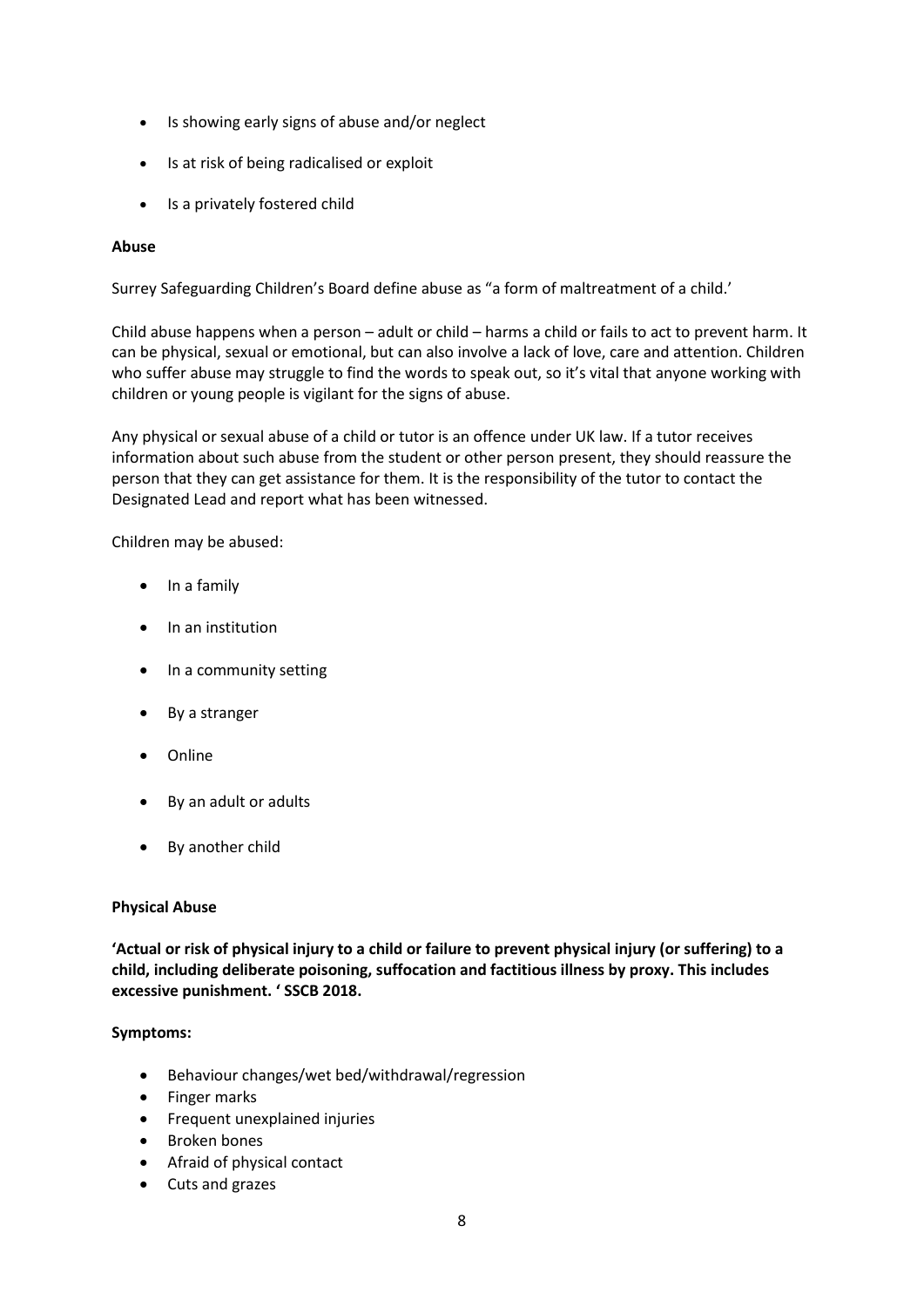- Violent behaviour during role play
- Cigarette burns
- Unwillingness to change clothes
- Cowering
- Aggressive language and use of threats
- **•** Bruising in unusual areas
- Changing explanation of injuries

# **Neglect**

# '**The persistent failure to meet a child's basic physical and or/psychological neds, likely to result in the serious impairment of the child's health or development.' SSCB 2018**

Teachers/tutors must be concerned if there is actual or risk of persistent or severe neglect of a child or the failure to protect a child from exposure to any kind of danger, including cold or starvation. Extreme failure to carry out important aspects of care, resulting in the significant impairment of the child's health or development, including failure to thrive.

# **Symptoms:**

- Not wanting to go home with parent or carer Lack of appropriate clothing
- Dirty
- Cold
- Complaining of body sores
- Hunger complaining of urine smells
- Unkempt hair
- No parental interest
- Not wanting to communicate
- Behaviour problems
- **•** Attention seeking
- Lack of respect
- Often in trouble police
- Bullying
- Use of bad language
- Always out at all hours
- Lack of confidence low self-esteem
- Stealing
- Jealousy
- Significantly underweight

# **Emotional Abuse**

# **'Persistent emotional maltreatment of a child such as to cause severe and adverse effects on the child's emotional development.' SSCB 2018**

Teachers/tutors must be aware of actual or if there is a risk of persistent emotional ill-treatment or rejection of a child. Emotional abuse has a severe adverse effect on the emotional and behavioural development of a child. It is important to remember that all abuse involves some emotional illtreatment.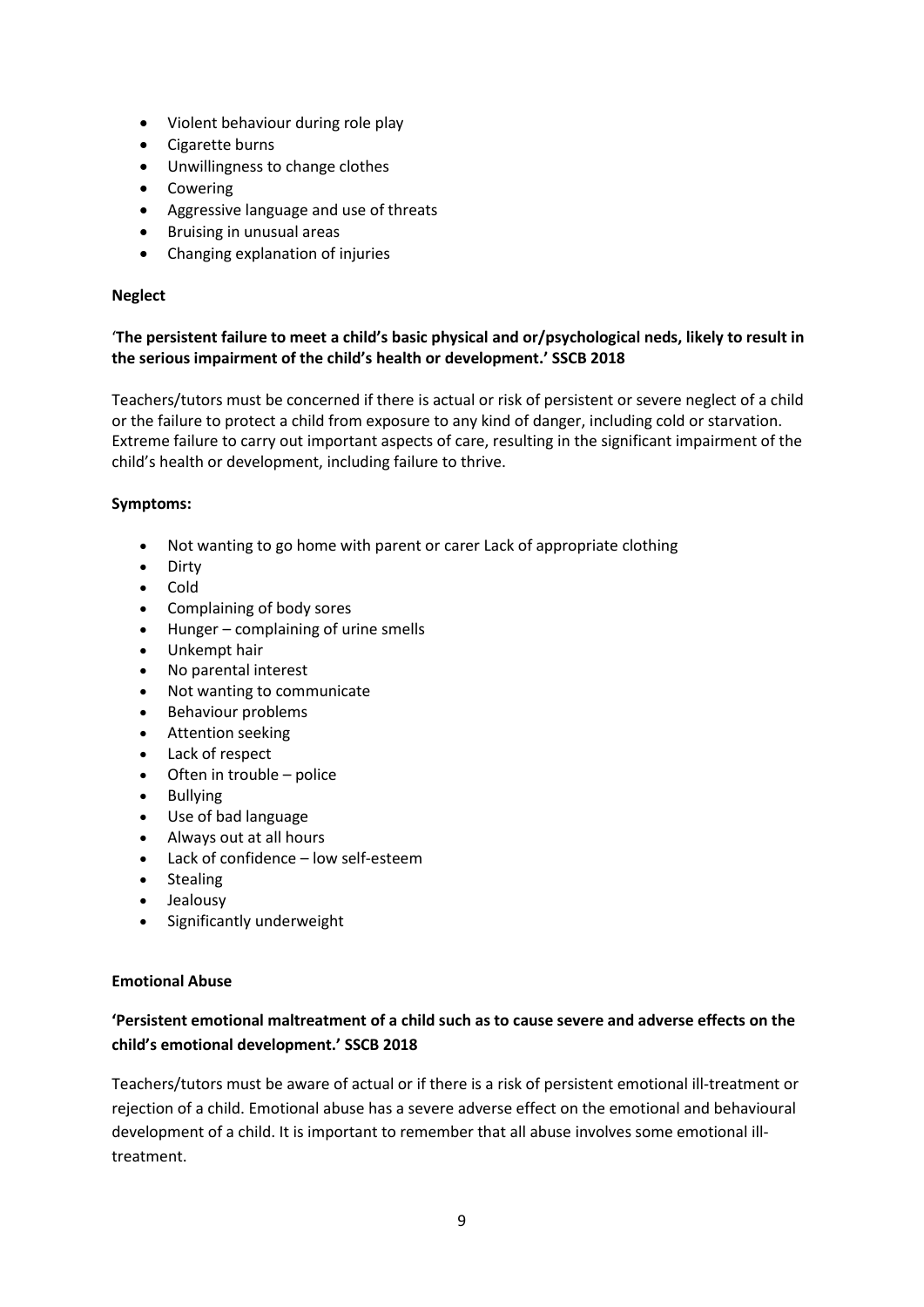# **Symptoms:**

- Crying
- Rocking
- Withdrawn
- Not wanting to socialise
- Cringing
- Bad behaviour
- Aggression
- Behaviour changes
- Bribery by parent
- Self-infliction
- Lack of confidence
- Attention seeking
- Isolation from peers unable to communicate
- **Clingy**
- Afraid of authoritative figures
- Treating others as you have been treated

### **Sexual Abuse**

**'Actual or risk of sexual exploitation of a child or adolescent. The child may be dependent and/or developmentally immature. The involvement of dependent, immature children and adolescents in activities to which they are unable to give informed consent or that violate the social taboos of family roles. 'SSCB 2018**

Sexual abuse is often perpetrated by people who are known and trusted by the child. Children can be subject to child sexual exploitation.

### **Symptoms:**

- Inappropriate behaviour language
- Withdrawn
- Change of behaviour
- $\bullet$  Role play
- Rejecting physical contact or demanding attention
- Rocking
- Physical evidence marks, bruising
- Knowledge
- Pain going to toilet, strong urine
- Stained underwear
- Bruising/marks near genital area
- Drawing inappropriate knowledge
- Relationships with other adults or children for example, being forward

### **Peer on peer abuse**

Education settings are an important part of the inter-agency framework not only in terms of identifying, evaluating and referring concerns to Children's Services and the Police, but also in the assessment and management of risk that the child or young person may pose to themselves and others in the education setting. If one child or young person causes harm to another, this should not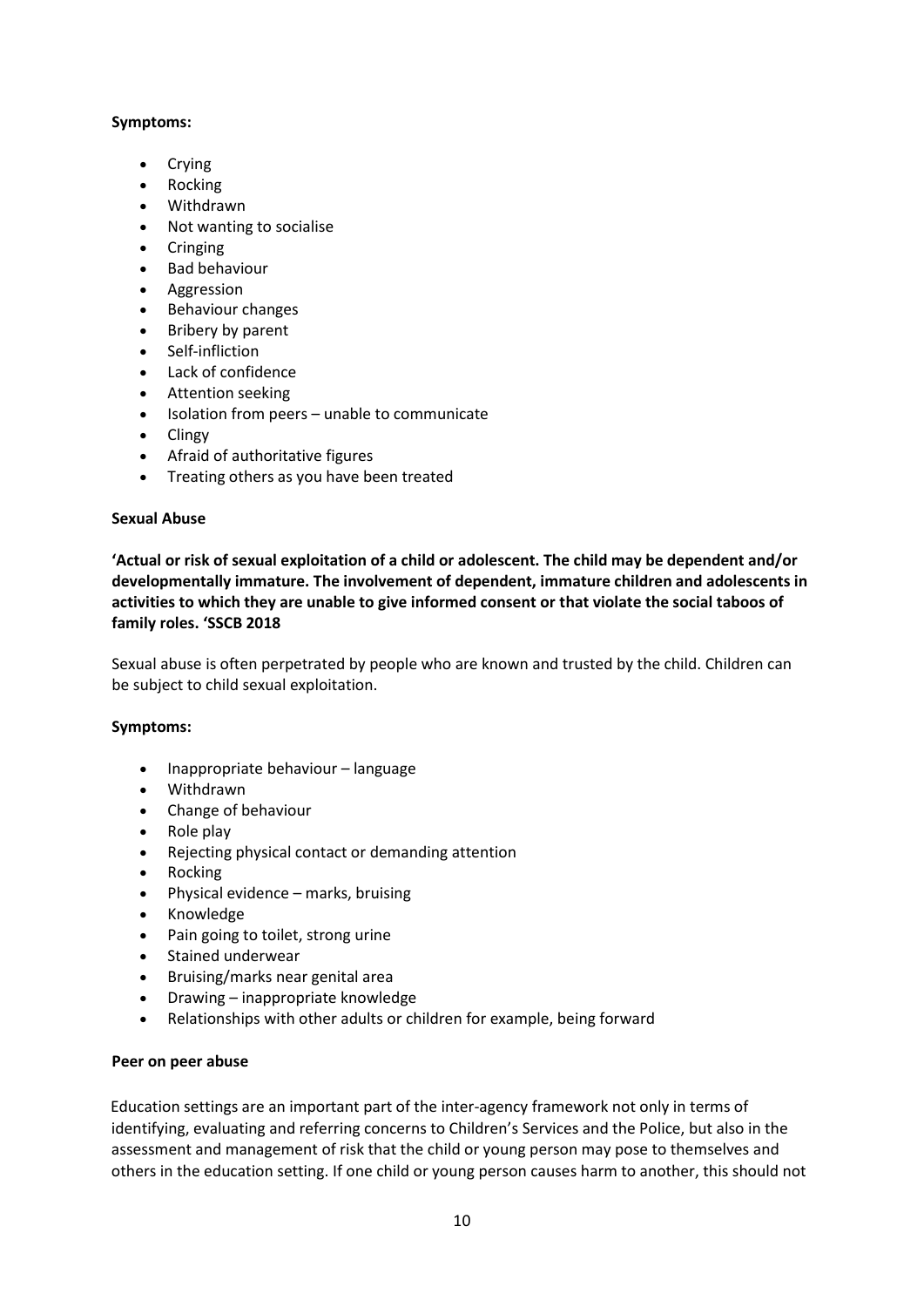necessarily be dealt with as abuse. When considering whether behaviour is abusive, it is important to consider:

- Whether there is a large difference in power (for example age, size, ability, development) between the young people concerned
- Whether the perpetrator has repeatedly tried to harm one or more other children;
- Whether there are concerns about the intention of the alleged perpetrator
- Peer on peer abuse can manifest itself in many ways. This is most likely to include, but may not be limited to
- Bullying (including cyberbullying)
- Physical abuse such as hitting, kicking, shaking, biting, hair pulling, or otherwise causing physical harm

Sexual violence and sexual harassment;

- Sexting (also known as youth produced sexual imagery
- Initiation/hazing type violence and rituals
- Youth produced sexual imagery, or the sharing of images and videos is unlawful to those under 18.

### **Child Sexual Exploitation**

# **'Child sexual exploitation is a form of sexual abuse. It occurs where an individual or group takes advantage of an imbalance of power to coerce, manipulate or deceive a child or young person under the age of 18 into sexual activity.' SSCB 2018**

The victim may have been sexually exploited even if the sexual activity appears consensual. It can occur through use of technology.

### **Child Criminal Exploitation**

Children are at risk by gang activity, through participation in and victims of, gang violence. Children are vulnerable to recruitment into gangs and is a typical feature of "county Lines." This is serious organised crime such as carrying drugs and money.

### **Modern Day Slavery**

It is estimated there are 21-70 million people being used and it refers to "human trafficking." Modern Day Slavery Act 2015 sets out offences of slavery, servitude and forced labour as being an offence.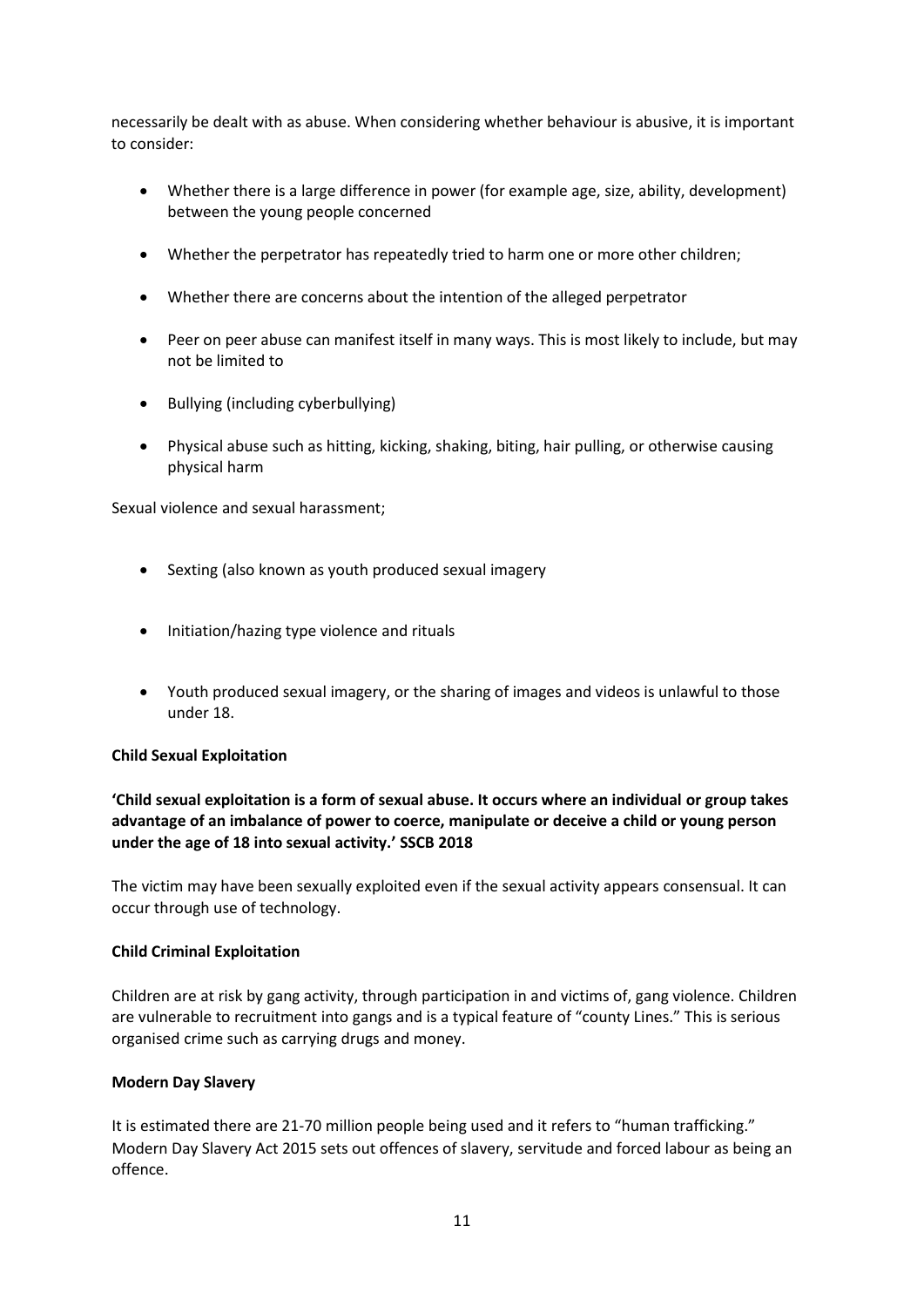### **Honour Based Violence**

A collection of practices, which are used to control behaviour within families or other social groups to protect perceived cultural and religious beliefs and/or honour.

Violence can occur when perpetrators perceive that a relative has shamed the family and/or community by breaking the honour code.

It is considered a violation of human rights and may be a form of domestic/sexual abuse.

# **Forced Marriage**

Forcing or coercing a person into a marriage is a crime. Coercion may include, physical, psychological, financial, sexual and emotional pressure. It may also involve physical or sexual violence and abuse.

# **Children with special educational needs and disabilities:**

Additional barriers can exist when recognising abuse and neglect in this group of children.

This can include:

- Assumptions that indicators of possible abuse such as behaviour, mood and injury relate to the child's impairment without further exploration
- Assumptions that children with SEN and disabilities can be disproportionally impacted by things like bullying - without outwardly showing any signs
- Communication barriers and difficulties
- Reluctance to challenge carers, (professionals may overly empathise with carers because of the perceived stress of caring for a disabled child)
- Disabled children often rely on a wide network of carers to meet their basic needs and therefore the potential risk of exposure to abusive behaviour can be increased
- A disabled child's understanding of abuse
- Lack of choice/participation
- Isolation

### **Female Genital Mutilation**

Female genital mutilation (FGM) is illegal. It is a form of child abuse and violence against women. A mandatory reporting duty requires teachers to report 'known' cases of FGM in under 18's to the police immediately. It does not go via the DSL but they should be informed.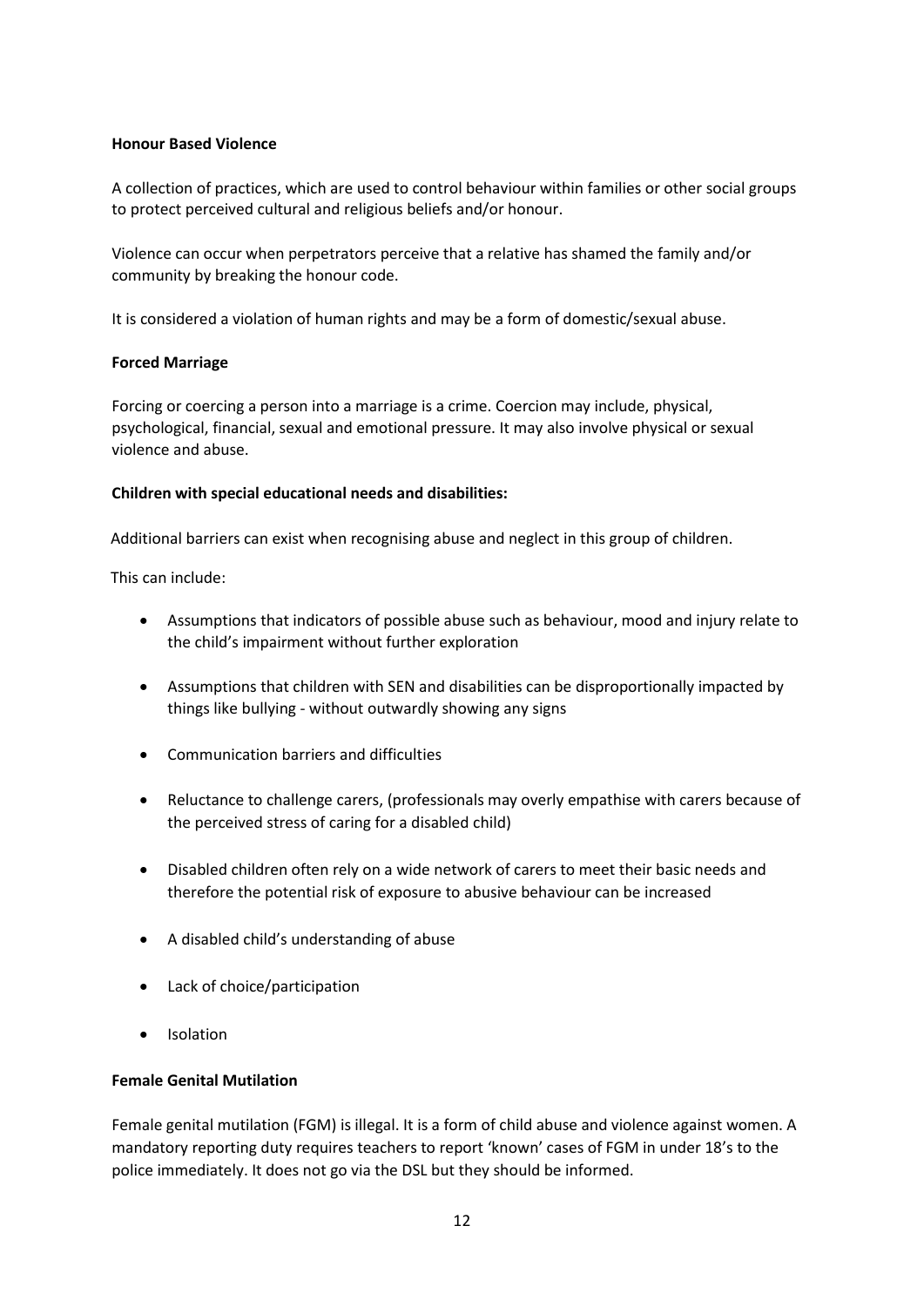# **Prevent**

The Prevent Designated Lead is Amanda Thorogood. Her details are at the end of the document. Staff receive training on the Prevent agenda. They have the knowledge and confidence to identify children at risk of being drawn into terrorism, and to challenge extremist ideas which can be used to legitimise terrorism and are shared by terrorist groups. If a member of the school staff, volunteer, visitor or other member of the school community has any concerns over views or opinions expressed they should report these to the Designated Lead.

# **On line safety**

Under 18's should not be left with any internet device whereby they can access adult sites.

### **Missing Child**

A child that goes missing could potentially be at risk of abuse or neglect. This is taken seriously. Should this happen:

- Inform the Designated Safeguarding Lead
- She will inform the parent/guardian and Managing Director (Liz Denham)
- She will notify the Police and take advice
- All relevant authorities will be notified when it is deemed necessary

### **Dealing with a disclosure**

All staff will have safeguarding training so if a child discloses that he or she has been abused in some way, the member of staff will know it is their responsibility to:

- Listen to what is being said without displaying shock or disbelief, accept what is being said
- Allow the child to talk freely
- Reassure the child, but not make promises which it might not be possible to keep
- Never promise a child that they will not tell anyone as this may ultimately not be in the best interests of the child.
- Reassure him or her that what has happened is not his or her fault
- Stress that it was the right thing to tell
- Listen, only asking questions when necessary to clarify
- Not criticise the alleged perpetrator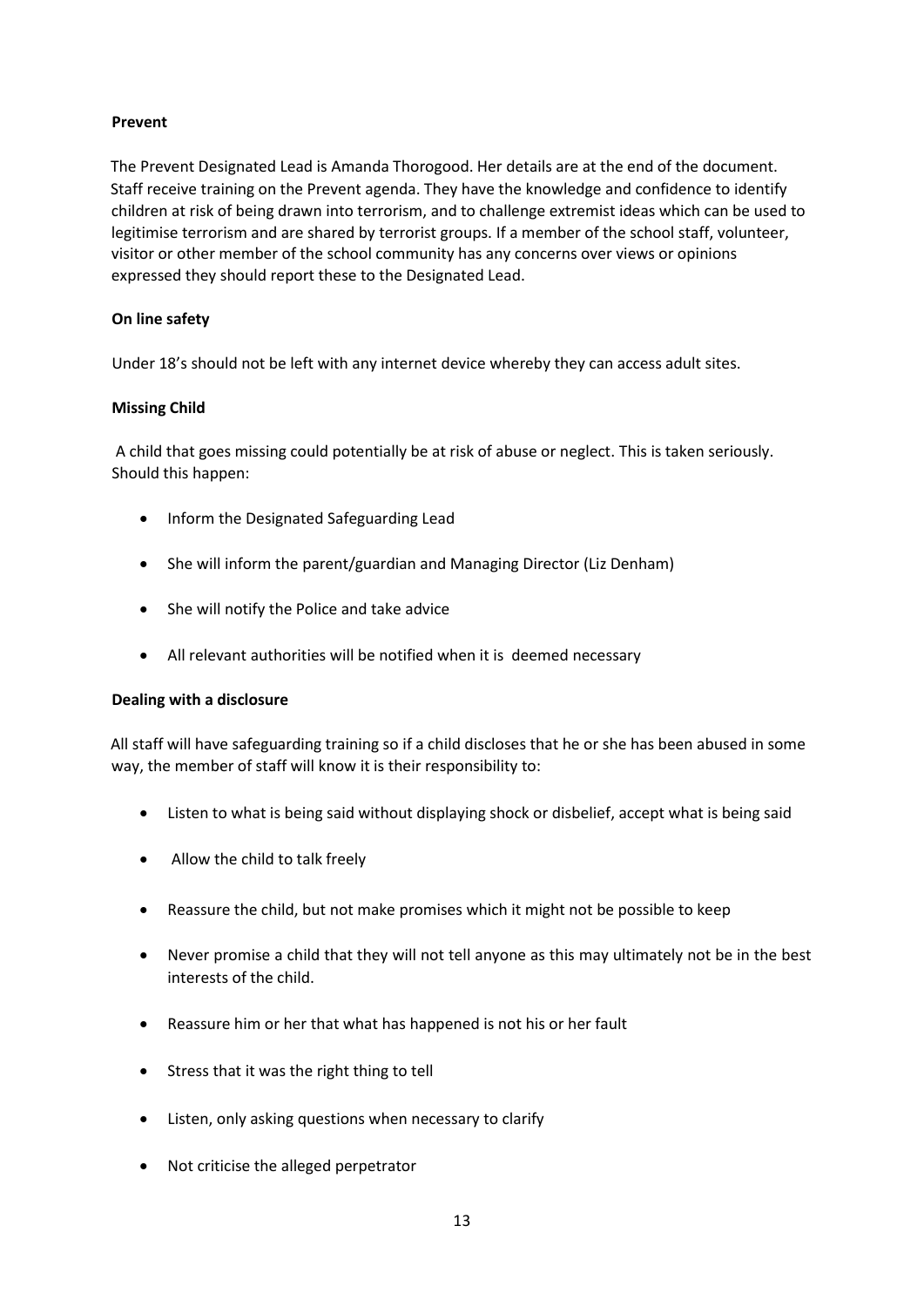- Explain what must be done next and who has to be told
- Make an accurate signed written record (see Record Keeping)
- Pass the information to the Designated Senior Person without delay

# **Record Keeping**

All practitioners should be confident of the processing conditions under the Data Protection Act 2018 and the General Data Protection Regulation (GDPR) which allow them to store and share information for the police and social services, including information which is sensitive and personal, and should be treated as 'special category personal data'.

If any of the symptoms above are noticed and there are concerns then this should be discussed with Rowan Johnson and then all concerns, discussions and decisions made and the reasons for those decisions should be recorded in writing.

If in doubt about recording requirements staff should discuss misunderstandings with Rowan Johnson.

When a child has made a disclosure, the teacher must:

- Record on paper as soon as possible the conversation. Record the date, time, place and any noticeable non-verbal behaviour and the words used by the child. This is handwritten and not typed.
- Use the school record of concern sheet which is kept in the safeguarding file and labelled under record of concern. It is obtained from Rowan Johnson or the office manager
- Draw a diagram to indicate the position of any injuries
- Record statements and observations rather than interpretations or assumptions

All records need to be given to the Designated Safeguarding Lead promptly. The Record of Concern form and additional details will be recorded No copies should be retained by the member of staff or volunteer.

The Designated Safeguarding Lead will ensure that all safeguarding records are managed in accordance with the Education (Pupil Information) (England) Regulations 2005. Reports will be kept in a secure location with access restricted to safeguarding leads.

You should be informed by the DSL what has happened. If you do not receive this information seek it out or contact MASH if you are concerned.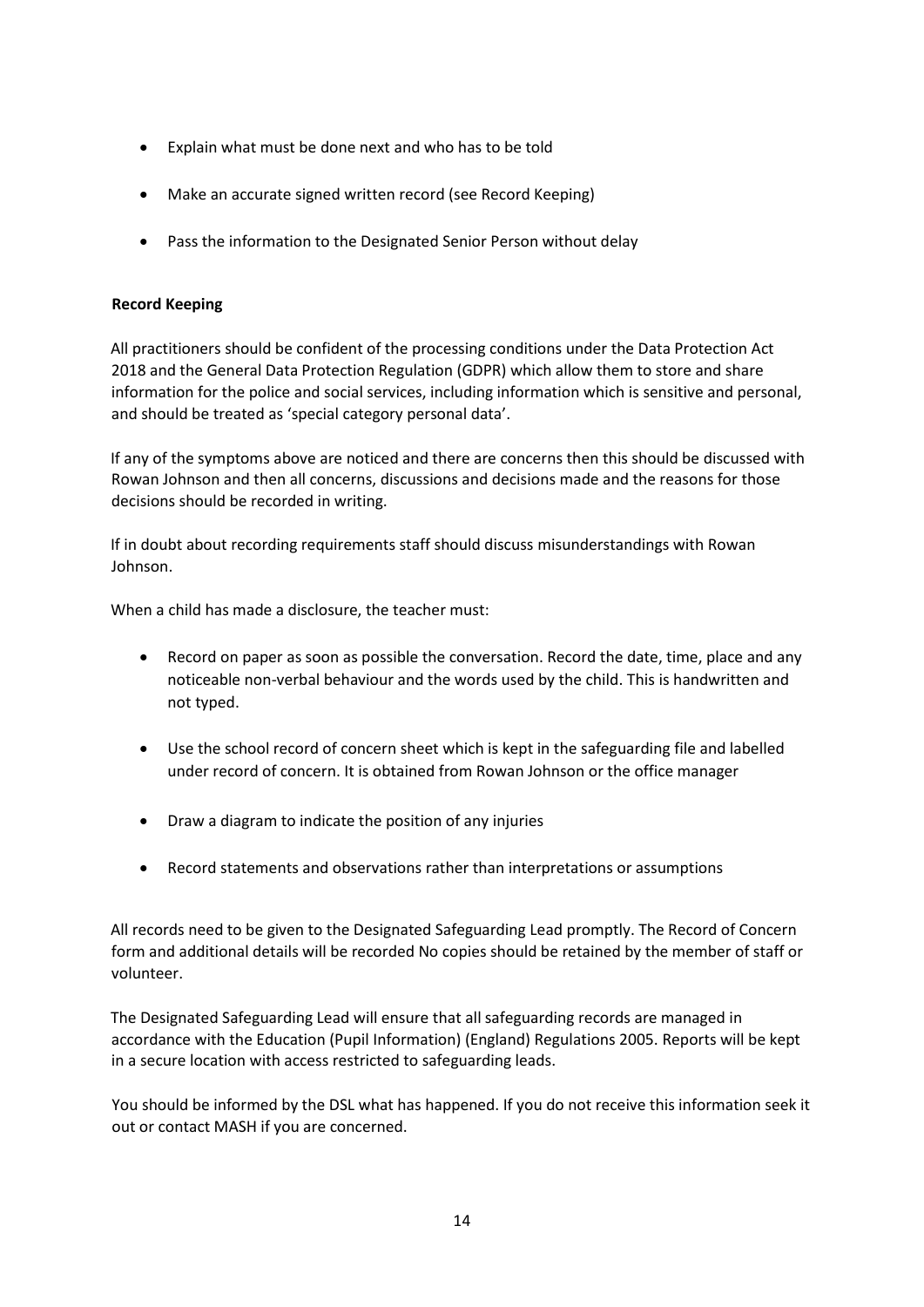### **Photographing children**

We will not allow images of pupils to be used on school websites, publicity, or press releases, without express permission from the parent, and if we do obtain such permission, we will not identify individual children by name. Permission is sought using the photo consent form.

### **Confidentiality and Information Sharing**

The school, and all members of staff at the school, will ensure that all data about pupils is handled in accordance with the requirements of the law, and any national and local guidance. Any member of staff, who has access to sensitive information about a child or the child's family must take all reasonable steps to ensure that such information is only disclosed to those people who need to know.

# **Implementation monitoring and review**

All adults can see the Safeguarding and Child Protection Policy on shared WISE documents or a hard copy will be kept in reception. Adults will be asked to sign to say that they have read and agree to follow its procedures. It will be introduced to new staff on their induction and discussed at staff meetings. Safeguarding and child Protection will be a regular agenda item at staff meetings. It will be reviewed annually by the directors of WISE. Compliance of the policy will be monitored by the designated safeguarding lead.

### **Safeguarding Children: Whistle Blowing**

Staff must acknowledge their individual responsibility to bring matters of concern to the attention of the designated lead. Although this can be difficult this is particularly important where the welfare of children may be at risk. The teacher may be the first to recognise that something is wrong but may not feel able to express their concerns because of disloyalty. These feelings must never result in a child or young person continuing to be unnecessarily at risk. This is a mandatory and disciplinary breach if abuse is known. It is often the most vulnerable children or young people who are targeted. These children need someone to safeguard their welfare.

### *Don't think what if I'm wrong - think what if I'm right*

### **Reasons for whistleblowing**

There is no negative impact on whistleblowing. Everyone has a responsibility for raising concerns about unacceptable practice or behaviour to:

- Prevent the problem worsening or widening
- Protect or reduce risks to others
- Prevent becoming implicated yourself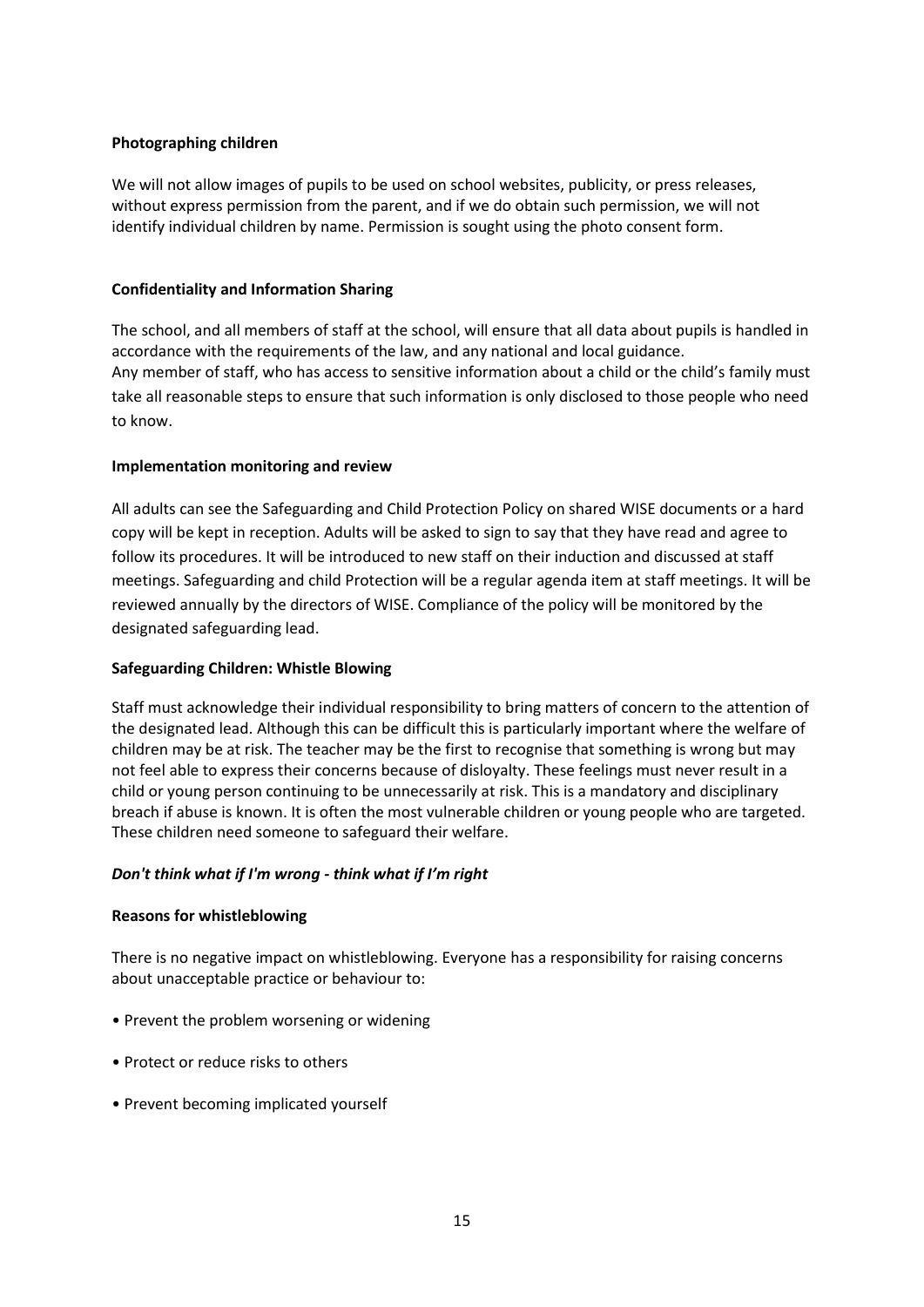### **What stops people from whistleblowing**

- Starting a chain of events, which spirals
- Disrupting the work or project
- Fear of getting it wrong
- Fear of repercussions or damaging careers
- Fear of not being believed

#### **How to raise a concern**

If symptoms of abuse are observed or there are, suspicions and uneasiness then it must be reported as soon as possible to the designated lead. The earlier a concern is expressed the easier and sooner action can be taken

•Define accurately the concern in writing using the record of concern in the safeguarding file , outlining the background and history, giving names, dates and places

#### **Steps**

- Make an initial record of the information related to the concern
- Report it to Liz Denham immediately
- The DSL will consider if there is a requirement for immediate medical intervention, however urgent medical attention should not be delayed if the DSL is not immediately available
- Make an accurate record (which may be used in any subsequent court proceedings) as soon as possible and within 24 hours of the occurrence, of all that has happened, including details of the case
- The records must be signed and dated by the author or / equivalent on electronic based records
- In the absence of the DSL or their Deputy, you must be prepared to refer directly to MASH (and the police if appropriate) if there is the potential for immediate significant harm

### **What happens next**

- You should be given information on the nature and progress of any enquiries
- WISE has a responsibility to protect you from harassment or victimisation
- No action will be taken against you if the concern proves to be unfounded and was raised in good faith.
- Malicious allegations may be considered as a disciplinary offence